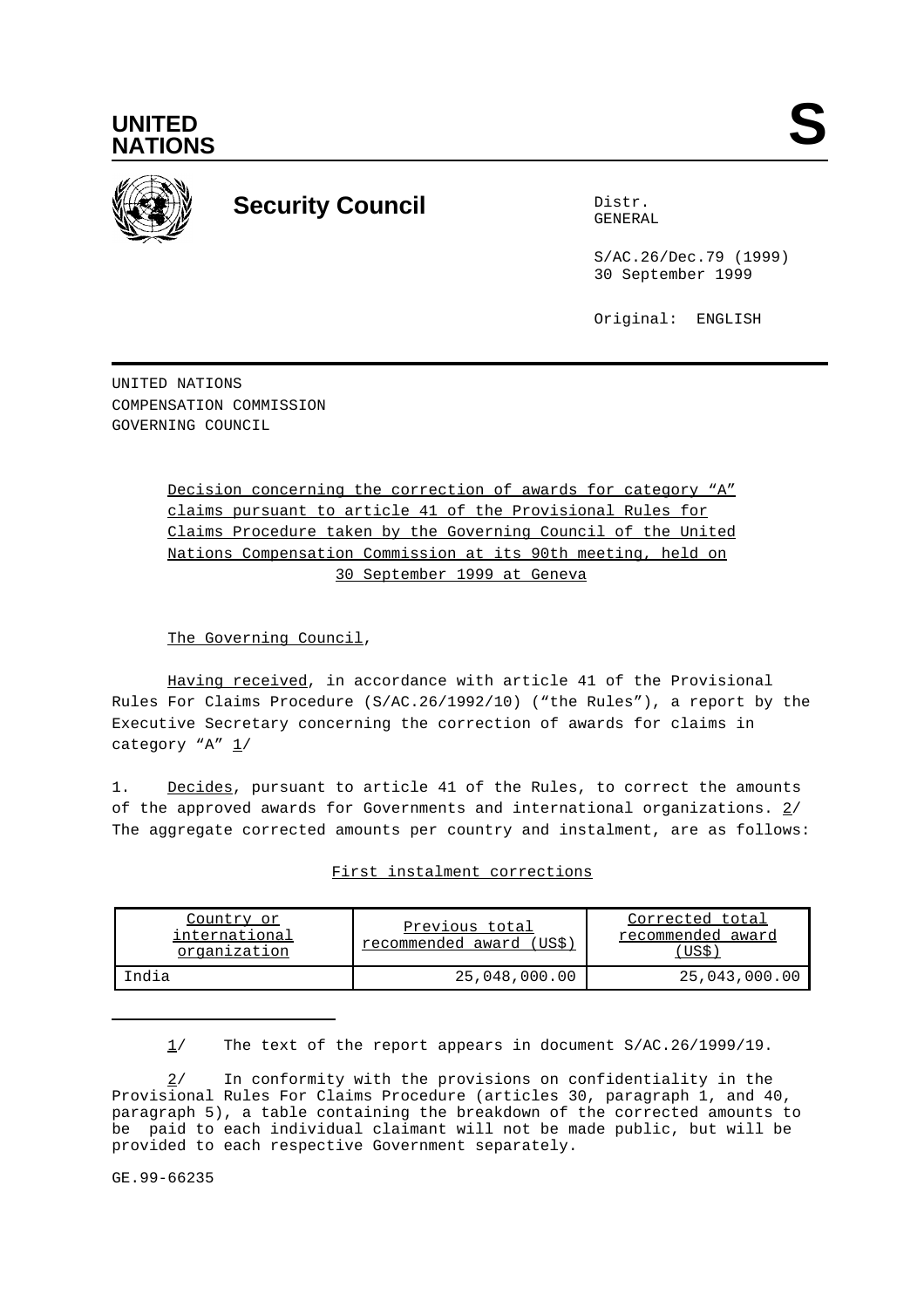### Second instalment corrections

| Country or<br>international<br>organization | Previous total<br>recommended award (US\$) | Corrected total<br>recommended award<br>US\$ |
|---------------------------------------------|--------------------------------------------|----------------------------------------------|
| Tndia                                       | 50,859,500.00                              | 50,855,500.00                                |

# Third instalment corrections

| Country or<br>international<br>organization | Previous total<br>recommended award (US\$) | Corrected total<br>recommended award<br>(US\$) |
|---------------------------------------------|--------------------------------------------|------------------------------------------------|
| Eqypt                                       | 174,390,500.00                             | 174,194,000.00                                 |
| India                                       | 17,001,000.00 a/                           | 16,732,500.00                                  |
| Iran                                        | 68,574,500.00                              | 68,447,000.00                                  |
| Jordan                                      | 93,844,500.00                              | 91,939,500.00                                  |
| Kuwait                                      | 104,632,000.00                             | 104,620,000.00                                 |
| Pakistan                                    | 180,500.00                                 | 174,500.00                                     |
| Phillippines                                | 5,519,500.00                               | 5,487,000.00                                   |
| Sri Lanka                                   | 52,421,000.00 a/                           | 52,421,000.00                                  |
| Sudan                                       | 11,947,000.00 b/                           | $11,945,500.00 \underline{b}$                  |
| Thailand                                    | 3,523,500.00 b/                            | 3,520,500.00 b/                                |

a/ In decision 71 (S/AC.26/Dec.71 (1999), the corrected total recommended awards for the third instalment for India and Sri Lanka were reported as US\$16,993,000.00 and US\$52,409,000.00 respectively. These amounts did not include amounts for claims that had previously been set aside pending receipt of additional information for payment purposes. In this decision, the previous total recommended award fields reflect the amounts that should have appeared in the corrected total recommended award fields in decision 71 for these two countries.

 $b$ / These amounts include claims from the fourth instalment that the Governing Council decided be paid as part of the third instalment.

| Country or<br>international<br>organization | Previous total<br>recommended award (US\$) | Corrected total<br>recommended award<br>(US\$) |
|---------------------------------------------|--------------------------------------------|------------------------------------------------|
| Algeria                                     | 26,500.00                                  | 17,500.00                                      |
| Bangladesh                                  | 52,835,500.00                              | 52,481,500.00                                  |
| Egypt                                       | 207,798,000.00                             | 207, 343, 500.00                               |
| Ethiopia                                    | 192,500.00                                 | 168,500.00                                     |
| Hungary                                     | 114,000.00                                 | 111,000.00                                     |
| India                                       | 148,425,500.00                             | 146,328,000.00                                 |
| Iran                                        | 3,593,000.00                               | 3,515,000.00                                   |
| Ireland                                     | 129,500.00                                 | 126,500.00                                     |
| Italy                                       | 184,000.00                                 | 182,500.00                                     |
|                                             |                                            |                                                |

#### Fourth instalment corrections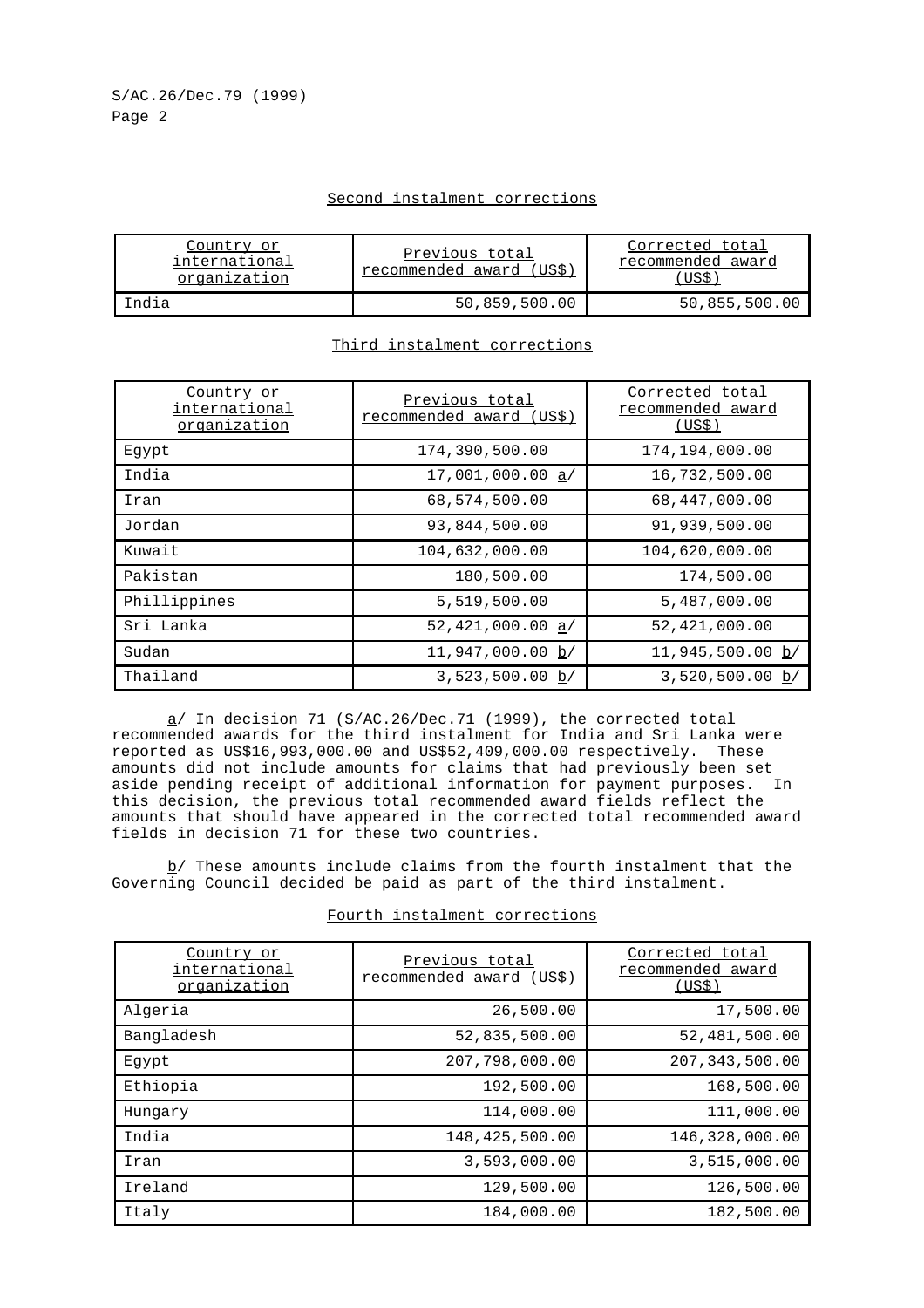| Country or<br>international<br>organization | Previous total<br>recommended award (US\$) | Corrected total<br>recommended award<br><u>(US\$)</u> |
|---------------------------------------------|--------------------------------------------|-------------------------------------------------------|
| Jordan                                      | 17,837,500.00                              | 17,441,500.00                                         |
| Kuwait                                      | 40,990,500.00                              | 40,986,000.00                                         |
| Netherlands                                 | 37,000.00                                  | 34,000.00                                             |
| Pakistan                                    | 22,851,500.00                              | 22,616,000.00                                         |
| Philippines                                 | 30,558,000.00                              | 30,465,000.00                                         |
| Poland                                      | 3,788,500.00                               | 3,785,500.00                                          |
| Republic of Korea                           | 1,208,500.00                               | 1,205,500.00                                          |
| Slovakia a/                                 | 260,500.00                                 | 257,500.00                                            |
| Somalia                                     | 515,500.00                                 | 511,000.00                                            |
| Sri Lanka                                   | 71,729,500.00                              | 71,728,000.00                                         |
| Sudan                                       | $10, 243, 000.00 \underline{b}$            | $10,223,500.00 \underline{b}/$                        |
| Syria                                       | 26,612,500.00                              | 26,176,000.00                                         |
| Thailand                                    | $2,597,500.00 \underline{b}/$              | $2,590,000.00 \underline{b}/$                         |
| Tunisia                                     | 317,500.00                                 | 314,500.00                                            |
| Turkey                                      | 6, 297, 000.00                             | 6, 288, 000.00                                        |
| Yemen                                       | 25,645,000.00                              | 25,540,000.00                                         |
| UNDP Jerusalem                              | 78,000.00                                  | 75,000.00                                             |
| UNHCR Canada                                | 56,000.00                                  | 53,000.00                                             |
| UNHCR Geneva                                | 30,500.00                                  | 27,500.00                                             |
| UNRWA Gaza                                  | 690,000.00                                 | 687,000.00                                            |

 $\underline{a}$  Claims listed under Slovakia were initially filed by the Czech and Slovak Federal Republic. Pursuant to an agreement between the Governments of the Slovak Republic and Czech Republic, awards of compensation have to be paid to these two governments respectively. The amounts identified in this table for Slovakia represent the Slovak Republic's portion of the recommended awards for the fourth instlament.

 $b$  These amounts exclude those claims that the Governing Council decided be paid as part of the first, second and third instalments.

## Fifth instalment corrections

| Country or<br>international<br>organization | Previous total<br>recommended award<br>US\$) | Corrected total<br>recommended award (US\$) |
|---------------------------------------------|----------------------------------------------|---------------------------------------------|
| India                                       | 150, 137, 000.00                             | 150, 113, 000.00                            |
| Turkey                                      | 6,514,000.00                                 | 6,492,000.00                                |

# Sixth instalment corrections

| Country or<br>international<br>organization | Previous total<br>recommended award<br>US\$ | Corrected total<br>recommended award (US\$) |
|---------------------------------------------|---------------------------------------------|---------------------------------------------|
| Canada                                      | 59,000.00 a/                                | 67.000.00                                   |